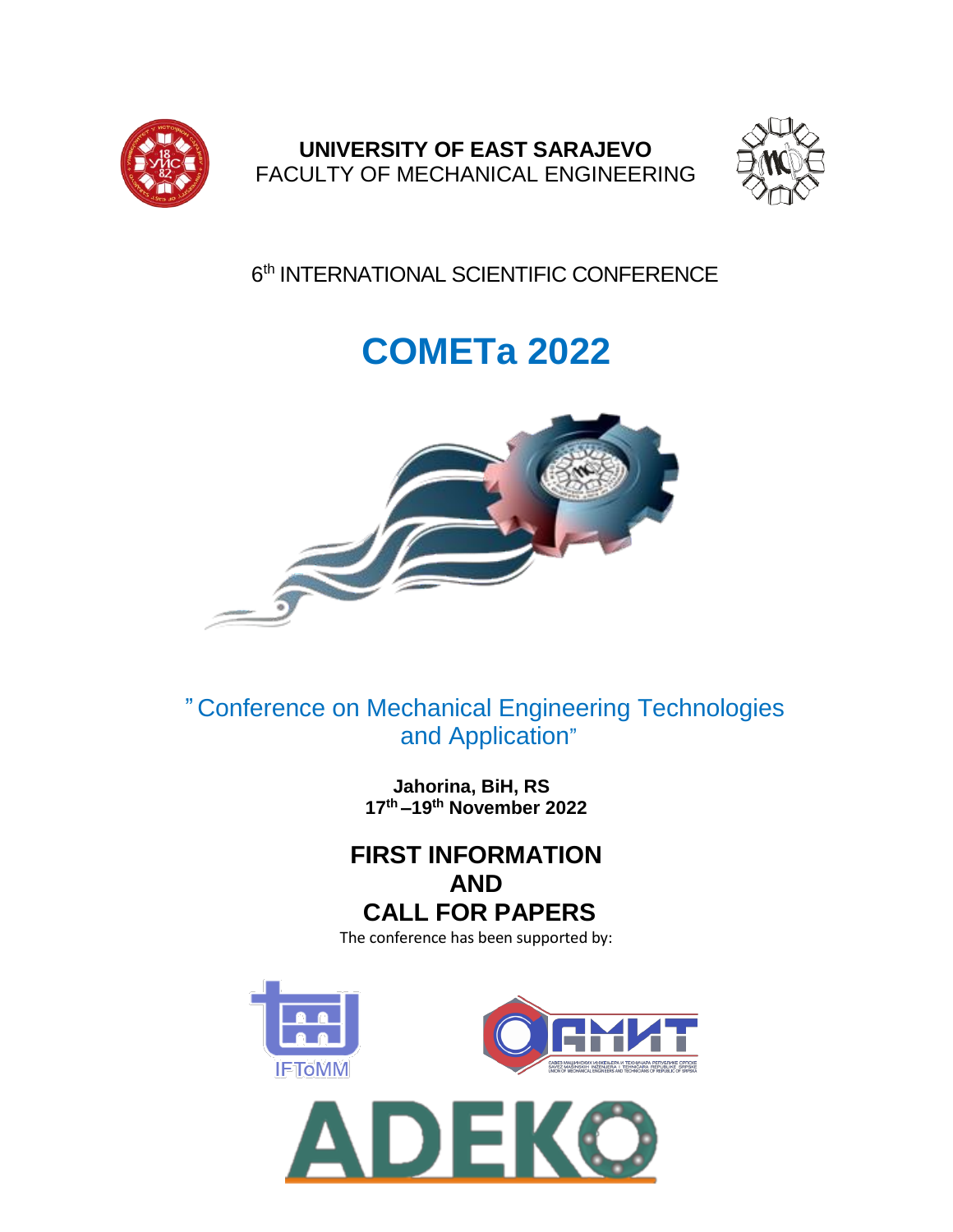#### **DEADLINES**

- Submission of abstract by **July 1st, 2022**
- Notification of acceptance of abstracts by **July 10th, 2022**
- Submission of papers by **October 9th, 2022**
- Review results information by **October 19th, 2022**
- Final programme by **November 1st, 2022**
- COMETa 2022 conference **November 17th – 19th, 2022**

#### **MAIN TOPICS**

- 1. Manufacturing technologies and advanced materials
- 2. Applied mechanics and mechatronicsa
- 3. Machine design, simulation and modeling
- 4. Product development and mechanical systems
- 5. Energy and thermo technic
- 6. Renewable energy and environmental protection
- 7. Maintenance and technical diagnostics
- 8. Quality, management and organization
- 9. Student section

### **SCIENTIFIC COMMITTEE**

PhD Dušan Golubović, FME UES (B&H)– **president** PhD Adisa Vučina, FMEC Mostar (B&H) PhD Aleksandar Aleksić, FE Kragujevac (Serbia) PhD Aleksandar Jovović, FME Belgrade (Serbia) PhD Aleksandar Košarac, FME UES (B&H) PhD Balasaheb M. Patre, SGGS IET (India) PhD Bilјana Marković, FME UES (B&H) PhD Bogdan Marić, FME UES (B&H) PhD Borut Kosec, NTF Ljubljana, (Slovenia) PhD Božidar Rosić, FME Belgrade (Serbia) PhD Branimir Krstić, Military academy, University of Defence in Belgrade (Serbia) PhD Branko Vučijak, FME Sarajevo (B&H) PhD Bratislav Blagojević, FME Niš (Serbia) PhD Damjan Klobčar, FME Ljubljana (Slovenia) PhD Danijela Tadić, FE Kragujevac (Serbia) PhD Darko Knežević, FME Banja Luka (B&H) PhD Dejan Jeremić, FME UES (B&H) PhD Dragan Milčić, FME Niš (Serbia) PhD Dragan Spasić, FTS Novi Sad (Serbia) PhD George Nenes, UOWM (Greece) PhD Goran Janevski, FME Niš (Serbia) PhD Goran Orašanin, FME UES (B&H) PhD Goran Putnik, University of Minho, (Portugal) PhD Goran Šimunović, MEFSB (Croatia) PhD Indiran Thirunavukkarasu, Manipal Institute of Technology, Indija PhD Isak Karabegović, FTS Bihać (B&H) PhD Ivan Samardžić, MEFSB (Croatia) PhD Izet Bjelonja, FME Sarajevo (B&H)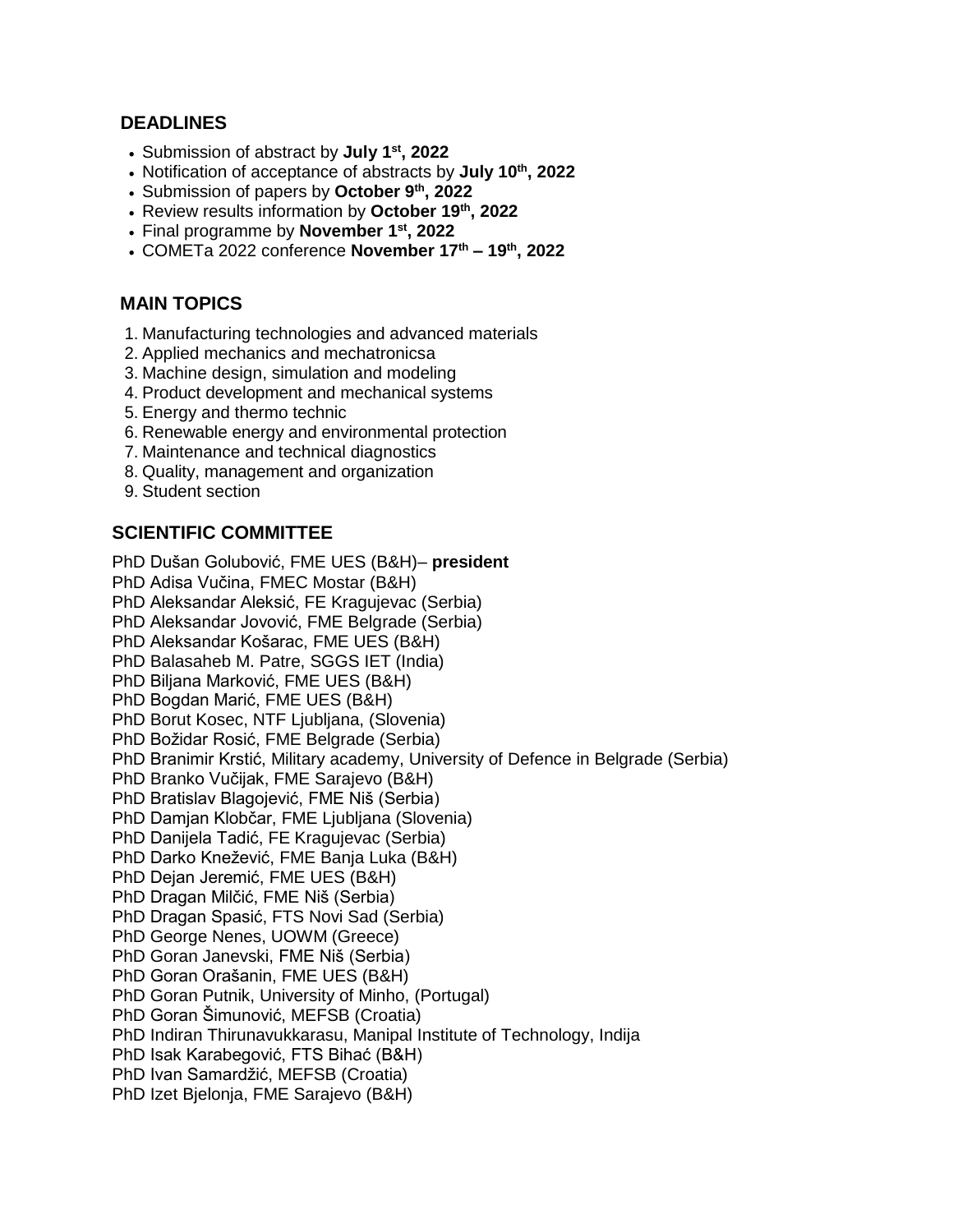PhD Jozsef Nyers, The Obuda University Budapest (Hungary) PhD Kyros Yakinthos, AUTH, (Greece) PhD Lozica Ivanović, FE Kragujevac (Serbia) PhD Ljubodrag Tanović, FME Belgrade (Serbia) PhD Ljubomir Miladinov, FME Belgrade (Serbia) PhD Mathias Liewald, IFU, (Germany) PhD Milan Rackov, FTS Novi Sad (Serbia) PhD Milan Rakita, Purdue Univerzitet, SAD PhD Milan Tica, FME Banja Luka (B&H) PhD Milan Zelјković, FTS Novi Sad (Serbia) PhD Mile Savković, FMCE Kraljevo (Serbia) PhD Milorad Milovančević, FME Belgrade (Serbia) PhD Milosav Ognjanović, FME Belgrade (Serbia) PhD Mirko Blagojević, FE Kragujevac (Serbia) PhD Mirko Dobrnjac, FME Banja Luka (B&H) PhD Mirko Ficko,UM FPME, (Slovenia) PhD Miroslav Stanojević, FME Belgrade (Serbia) PhD Miroslav Živković, FE Kragujevac (Serbia) PhD Mladen Tomić, FTS Novi Sad (Serbia) PhD Mladomir Milutinović, FTS Novi Sad (Serbia) PhD Nebojša Lukić, FE Kragujevac (Serbia) PhD Nebojša Radić, FME UES (B&H) PhD Nenad Pavlović, FME Niš (Serbia) PhD Nikola Vučetić, FME UES (B&H) PhD Nina Anđelić, FME Belgrade (Serbia) PhD Novak Nedić, FMCE Kraljevo (Serbia) PhD Obrad Spaić, UES PFM, (B&H) PhD Pavel Kovač, FTS Novi Sad (Serbia) PhD Peter Novak, UNM FPME, (Slovenia) PhD Radislav Bulatović, FME Podgorica (MNE) PhD Radivoje Mitrović, FME Belgrade (Serbia) PhD Radoslav Tomović, FME Podgorica (MNE) PhD Radovan Radovanović, The Academy of criminalistic and police studies Belgrade (Serbia) PhD Ranko Antunović, FME UES (B&H) PhD Risto Ciconkov, FME Skopje (Macedonia) PhD Saša Ranđelović, FME Niš (Serbia) PhD Sergej Alexandrov, Institute for Problems in Mechanics (Russia) PhD Siniša Kuzmanović, FTS Novi Sad (Serbia) PhD Slaviša Molјević, FME UES (B&H) PhD Slavko Arsovski, FE Kragujevac (Serbia) PhD Snežana Nestić, FE Kragujevac (Serbia) PhD Spasoje Trifković, FME UES (B&H) PhD Srđan Vasković, FME UES (B&H) PhD Sreten Perić, Military academy, University of Defence in Belgrade (Serbia) PhD Stanislav Karapetrović, University of Alberta (Canada) PhD Stevan Stankovski, FTS Novi Sad (Serbia) PhD Stojan Simić, FME UES (B&H) PhD Strain Posavlјak, FME Banja Luka (B&H) PhD Velimir Stefanović, FME Niš (Serbia) PhD Vencislav Grabulov, Institut IMS, Srbija PhD Vladimir Popović, FME Belgrade (Serbia)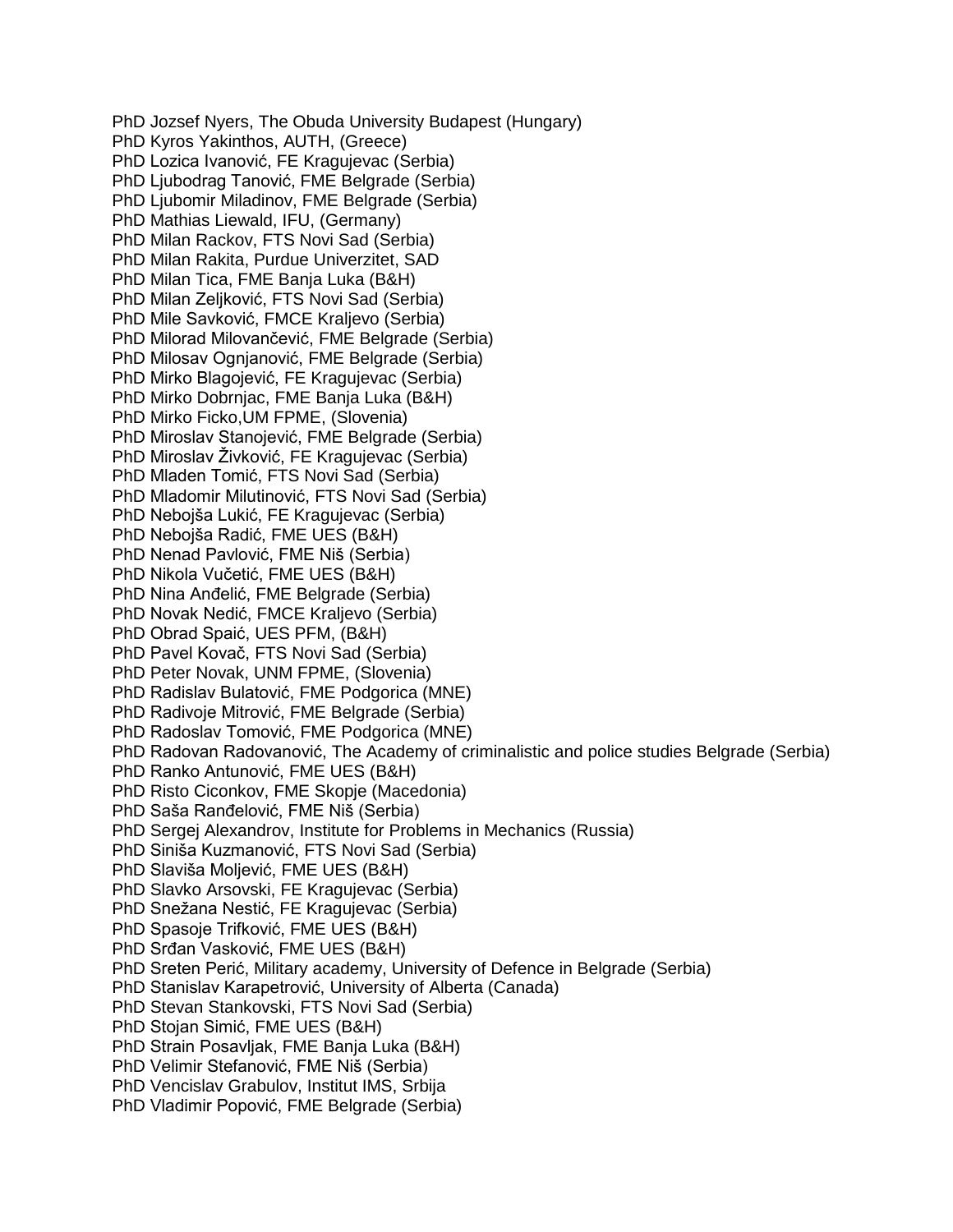PhD Vlado Medaković, FME UES (B&H) PhD Vojislav Miltenović, FME Niš (Serbia) PhD Zdravko Krivokapić, FME Podgorica (MNE) PhD Zorana Tanasić, FME Banja Luka (B&H)

#### **ORGANIZING COMMITTEE**

PhD Milija Kraišnik, FME UES – **president** PhD Miroslav Milutinović, FME UES PhD Saša Prodanović, FME UES PhD Nikola Vučetić, FME UES Davor Milić,ma, FME UES Aleksije Đurić, ma, FME UES

#### **TECHNICAL SECRETARIE**

Krsto Batinić, FME UES Milica Bošković, ma, FME UES

### **SECRETARY**

Vera Stanišić

#### **BASIC CONCEPT OF THE CONFERENCE**

- Plenary session (invited papers about global issues)
- Symposium (oral presentation on the conference topics and poster presentation)
- Workshops
- Round table

### **PAPER APPLICATION AND CONFERENCE FEES**

- Paper submisison for COMETa 2022 Conference is done using on-line conference management system at [cometa.ues.rs.ba](http://cometa.ues.rs.ba/)
- Template for paper formatting can be downloaded from same web addresses.
- Conference fee is 100€ (200 BAM). Participating fee should be paid no later than November 2<sup>nd</sup>, 2022.
- Conference fee covers conference materials, cocktail and refreshments, gala dinner and all other activities during the Conference.

#### **TECHNICAL PRESENTATION**

In agreement with the organizer of the Conference, the interested institutions and companies can organize presentations of their scientific research, development and production projects and programs, equipment and products. Presentations may last up to 45 minutes.

- Presentation of products and equipment of companies  $300 \in (600 \text{ BAM})$ . The price includes the registration fee.
- Presentation of companies 400€ (800 BAM). The price includes the registration fee. Donations/sponsorship 500€ (1.000 BAM).The donor is entitled to one free room and a registration fee.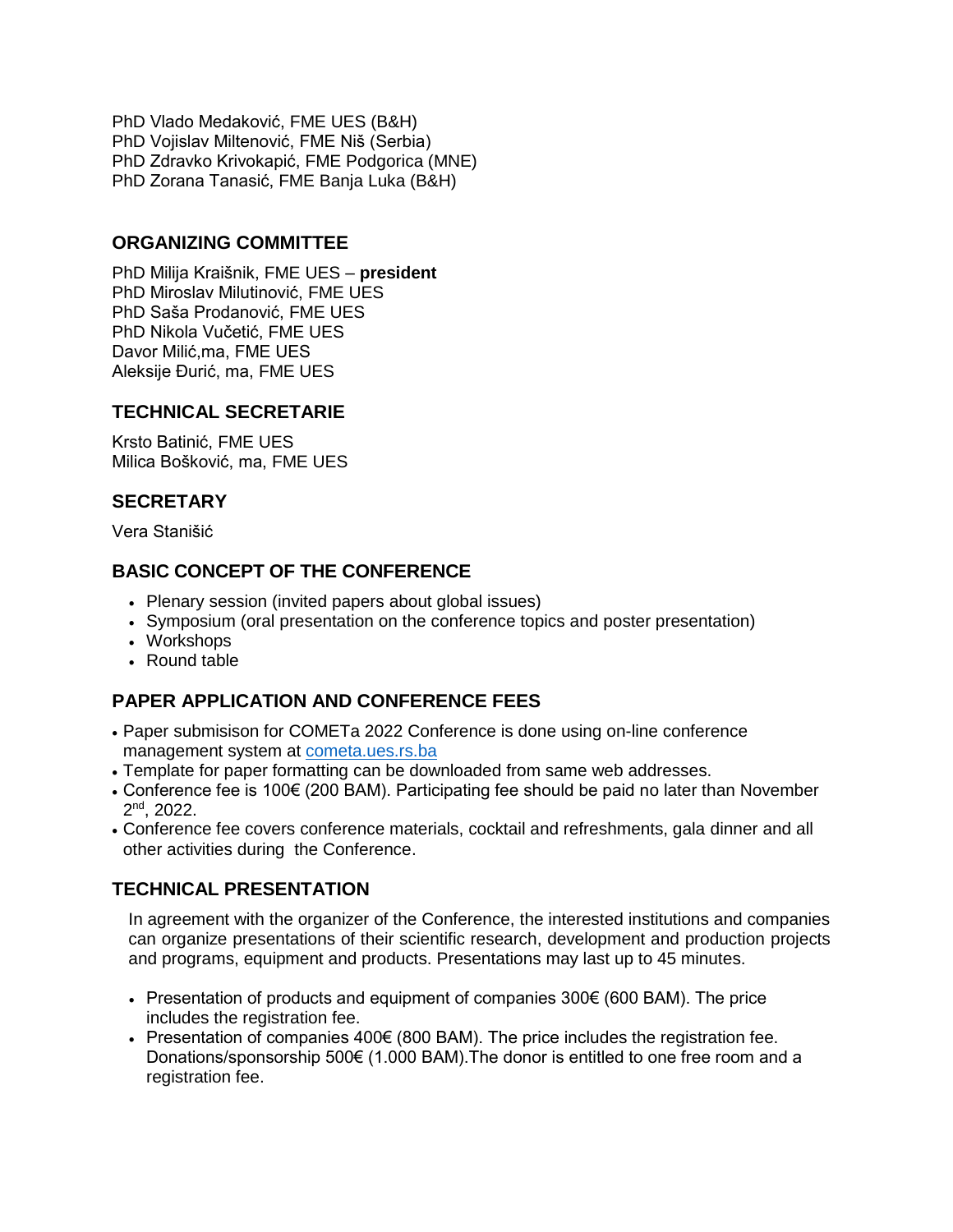*Instructions for paying shall be submitted later.*

#### **CONFERENCE LANGUAGES**

Official languages of the conference are English and official languages of B&H.

#### **DATES AND VENUES**

The Conference will be held from November  $17<sup>th</sup> - 19<sup>th</sup>$ , 2022. in East Sarajevo, on the Mountain Jahorina. .







*Note:* Participant may have no more than two papers. All papers, except for invited papers will be peer reviewed. The accepted papers will be published in the official Proceedings of the Conference.

#### **ABOUT THE CONFERENCE**

Production in developed countries is based on the modernization and optimization of manufacturing processes with the use of advanced technologies that are result scientific and technological development, mainly from scientific researches. The application of new technologies enables more efficient production and competitiveness of enterprises in the global market, where coupling with scientific research institutions is very important.

Faculty of Mechanical Engineering of University of East Sarajevo continues to organize international conference "COMETa 2022", with aims to contribute to the implemen-tation of new technologies into production processes as well as achieving better cooperation between scientific